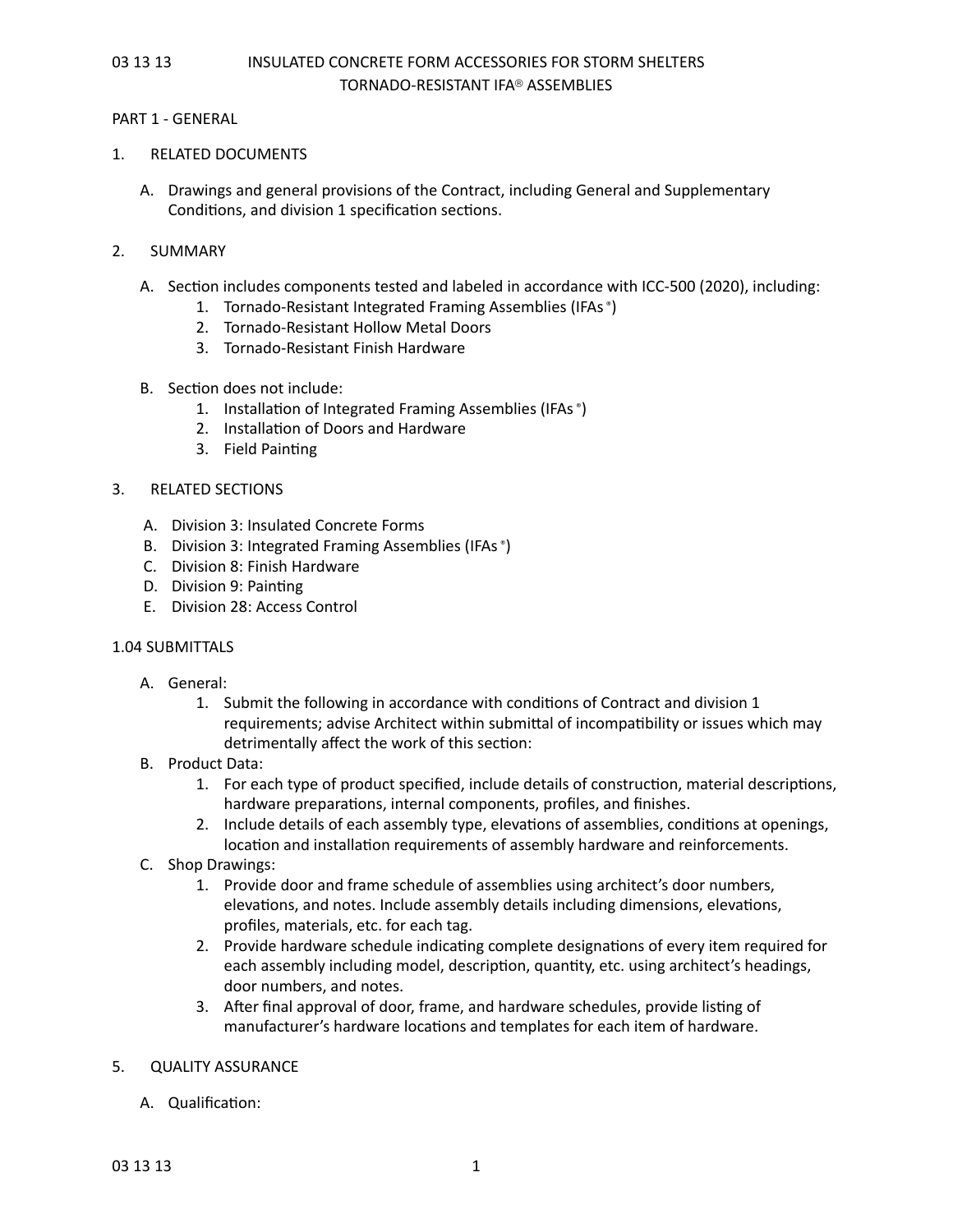- 1. Obtain Tornado-Resistant IFA ® Assemblies from a single source manufacturer specializing in manufacturing Tornado-Resistant IFA ® Assemblies in accordance with ICC-500 (2020).
- B. Regulatory Requirements:
	- 1. Provide Tornado-Resistant IFA ® Assemblies complying with ICC-500 (2020) and labeled by a qualified, accredited testing agency.
	- 2. Maintain a current copy of ICC-500: ICC/NSSA Standard for the Design and Construction of Storm Shelters in the project field office.
	- 3. Maintain a current copy of manufacturers installation instructions in the project field office and always refer to these instructions during installation.
	- 4. Provide complete assemblies for Tornado-Resistant storm shelters and other areas of refuge complying with and tested according to ICC-500 (2020).
	- 5. Label Tornado-Resistant IFA ® Assemblies with permanently affixed labels to clearly denote compliance with ICC-500 (2020).
	- 6. Each door and frame will have its own permanent label showing what criteria the assembly was tested in accordance with. The label will show which independent laboratory tested the assembly. The label will show design pressure in pounds per square foot and impact rating with test missile size and speed.
- C. Installer Qualifications:
	- 1. Qualified tradesmen skilled in the application of Tornado-Resistant doors and frames who have a record of successful installation performance on projects similar in size and scope to this project.
	- 2. Prior to assembly conduct a pre-installation meeting with the job superintendent or general contractor, ICF contractor, mason, and other necessary trades to coordinate proper installation, form product, and spatial requirements for form assembly, alignment, forming, and bracing.
- D. Single Source Responsibility:
	- 1. Except for cylinders, Tornado-Resistant doors, frames, and hardware for storm shelter openings shall be supplied as complete assemblies in accordance with ICC-500 (2020).

### 6. DELIVERY, STORAGE, HANDLING

- A. Tag each item or package separately with identification related to the final door, frame, and hardware schedule, and include installation instructions and templates with each delivery.
- B. Deliver doors and hardware in manufacturer's standard packaging, palletized, wrapped, or crated to provide protection during transit and project-site storage.
- C. Deliver IFAs ® with two removable spreader bars across the bottom of the assemblies, tack welded to jambs and mullions.
- D. Inspect door, frame, and hardware assemblies upon delivery for damage. Do not accept damaged products. Return for replacement with undamaged products.
- E. Handle, store, and protect products in accordance with manufacturer's instructions and ANSI/ SDI/NAAMM recommendations.
	- 1. Storage of Doors:
		- a.Store doors vertically in a dry area, under proper cover. Place units on wood sills minimum of 4" AFF in a manner that will prevent rust and damage. Provide space between doors to permit air circulation.
	- 2. Storage of IFAs ®:
		- a.Store frames in an upright position with heads uppermost, under proper cover. Place units on wood sills minimum of 4" AFF in a manner that will prevent rust and damage. Provide a 2" space between frames to permit air circulation.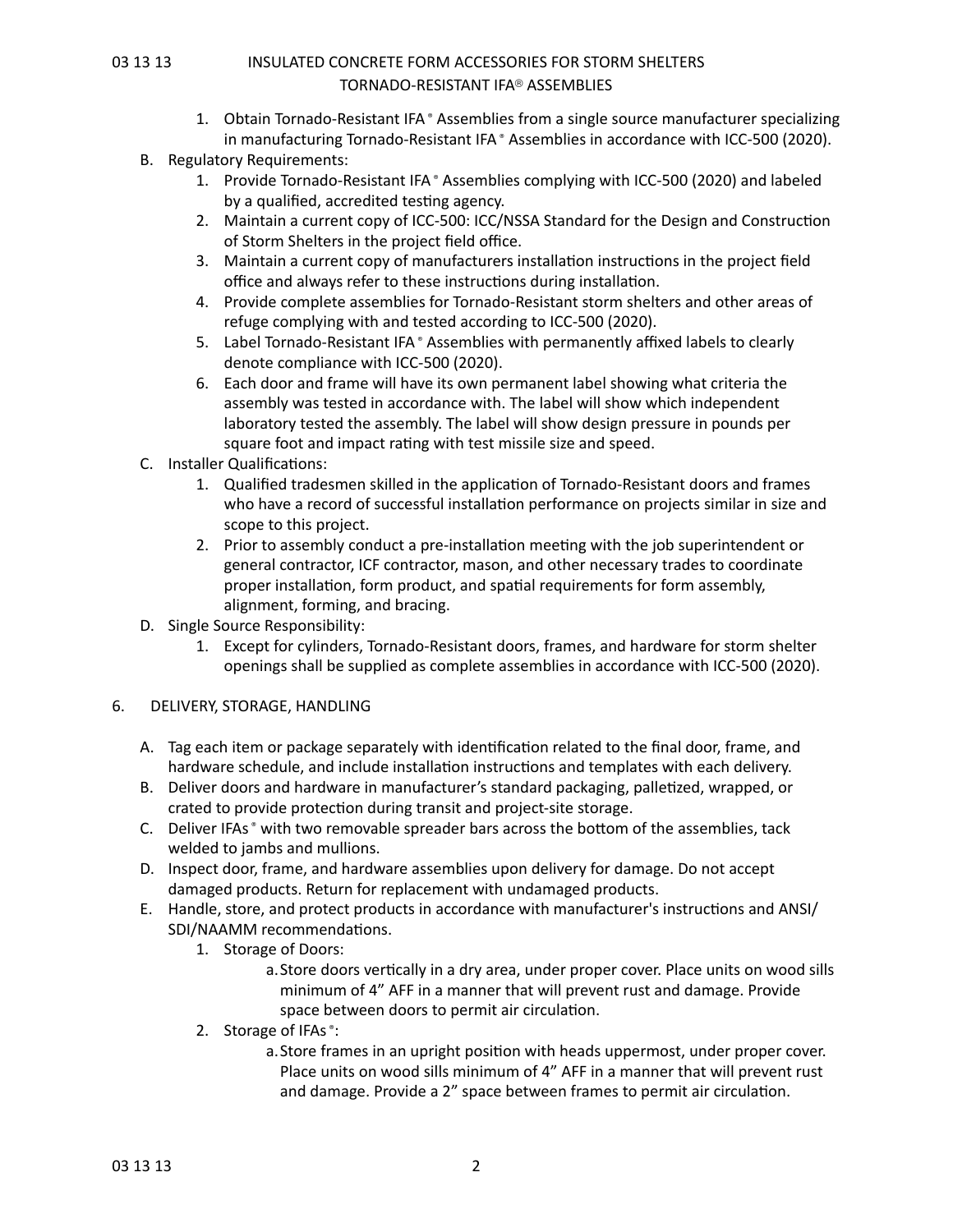- 3. Provide proper storage of doors, frames, and hardware to maintain quality and integrity.
- 4. Sand, touch up, and clean prime painted surfaces prior to finishing in accordance with manufacturer's instructions.
- F. Maintain manufacturer recommended environmental conditions throughout storage and installation.
- G. Handle doors, frames, and hardware in a manner to avoid damage, marking, or scratching. Correct, replace, or repair products damaged during work.

#### PART 2 – PRODUCTS

### 2.01 MANUFACTURERS

- A. Acceptable manufacturers for Tornado-Resistant IFA ® Assemblies are listed below. Only the products of the listed manufacturers will be accepted.
	- 1. Stala Integrated Assemblies, LLC, ICC-500 Solutions (Basis-of-Design) 502-526-6127, info@stalaframing.com www.stalaframing.com

#### 2.02 MATERIALS

- A. Integrated Framing Assemblies (IFAs<sup>®</sup>) shall be made of commercial grade zinc coated steel conforming to ASTM Designation A-526, not less than 14-gauge.
	- 1. Tornado-Resistant IFAs ® shall be custom made welded units of types and styles as shown on drawings and schedules.
	- 2. Assemblies shall be 14-gauge, full profile weld.
	- 3. 16-gauge continuous alignment anchors.
		- a.Jamb alignment anchor flanges shall be welded and bent at an adequate degree to establish anchorage in the concrete wall for the full height of assembly while allowing unrestricted flow of concrete between EPS wall members. Alignment anchor flanges shall assist in assembling and aligning of ICF wall and shall be constructed such that concrete shall not penetrate or fill hardware reinforcements or preps.
	- 4. Head alignment anchor flanges shall run the entire length of the assembly head and allow unrestricted flow of concrete between the EPS wall members. Head alignment flanges shall assist in assembling and aligning of ICF wall.
	- 5. 7-gauge hinge reinforcements
	- 6. 12-gauge strike reinforcements
	- 7. 12-gauge closer reinforcement
	- 8. 10-gauge floor anchors securely welded on the inside of each jamb.
	- 9. Floor anchors shall be securely welded on the inside of each jamb.
- B. Doors shall be made of commercial grade zinc coated steel conforming to ASTM Designation A-526, not less than 14-gauge.
	- 1. Tornado-Resistant Doors shall be custom made welded units of types and styles shown on drawings and schedules.
	- 2. Door skins shall be 14-gauge with interlocking edge, bondo filled.
	- 3. 12-gauge hinge and lock edge channels, full height.
	- 4. 16-gauge top channel, inverted top channel, and inverted bottom channel.
	- 5. 18-gauge steel stiffened core, back-to-back, spot welded to each face.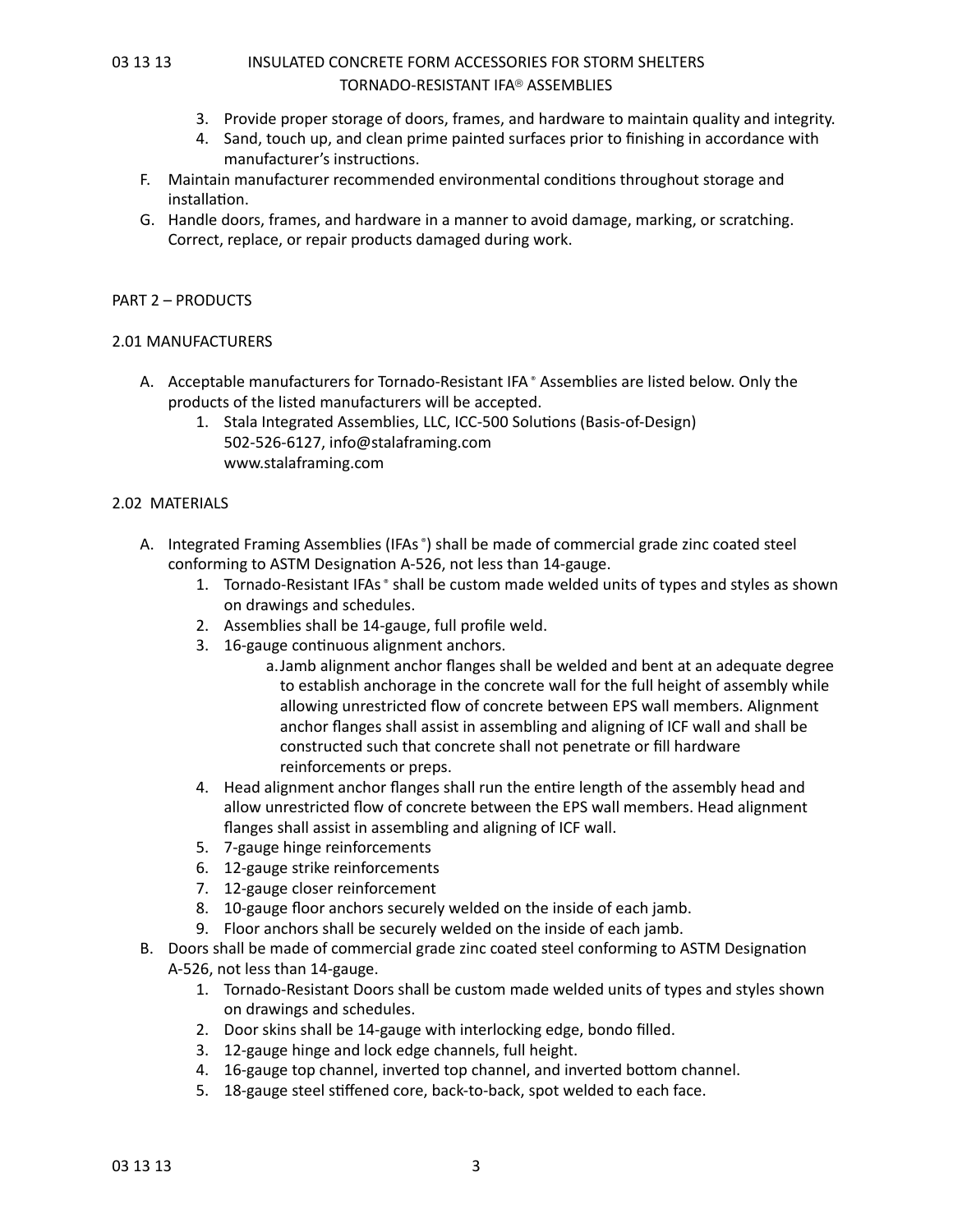- 6. 14-gauge lock body reinforcements
- 7. 11-gauge hinge reinforcement
- 8. 14-gauge closer reinforcement
- 9. 11-gauge lock channel reinforcements

#### 2.04 FINISHING

- A. Comply with NAAMM's "Metal Finishes Manual for Architectural and Metal Products" for recommendations for applying and designating finishes.
- B. Apply manufacturer standard primer immediately after cleaning and pretreating.
	- 1. After fabrication, all tool marks and surface imperfections shall be removed, and exposed faces of all welded joints shall be dressed smooth. Assemblies shall then be chemically treated to ensure maximum paint adhesion and shall be coated on all accessible surfaces with a rust inhibitive primer which is fully cured before shipment.

#### PART 3 - EXECUTION

#### 3.01 EXAMINATION AND PREPARATION

- A. Prior to installation of IFAs<sup>®</sup>, examine supporting structure and conditions under which IFAs® are to be installed. Correct all defects or unacceptable conditions prior to proceeding with installation.
- B. Where on-site modification of doors, frames, or hardware is required, prepare hardware locations in accordance with the following:
	- 1. Tornado-Resistant IFA ® Assemblies shall not be unduly modified. Consult with the manufacturer or the Authority Having Jurisdiction as needed to maintain the labeled approval of the Tornado-Resistant IFA Assembly, complying with ICC-500 (2020).
	- 2. For surface applied door hardware, drill and tap doors and frames according to ANSI/SDI A250.6.
	- 3. Where doors are in rated assemblies, complete with NFPA 80 for restrictions regarding on-site door hardware preparation.

#### 3.02 INSTALLATION

- A. Care should be taken in handling assemblies during unloading, moving, and setting in place so assemblies remain square, plumb, and straight as manufactured.
	- 1. When using mechanical equipment such as lulls to move assemblies, it is recommended that lumber ( $2'' \times 10''$ ) of adequate length or a transport frame be used to avoid crimping or point loads.
	- 2. The spreader bars at the bottom of the assemblies or internal " $x$ " bracing should not be used to lift assemblies as this can cause distortion. Spreader bars are not intended for final placement but to aid in transportation.
- B. Assemblies are permanent units and require being set square and plumb to receive doors and hardware as specified. Periodically check assemblies during wall erection and initial set-up.
- C. Jambs are to be placed after the floor slab has been poured and anchored in place.
	- 1. Spreader bars are used only for handling and additional wood struts should be used at floor level to control tolerances, twists, and stability of the frame assembly during construction.